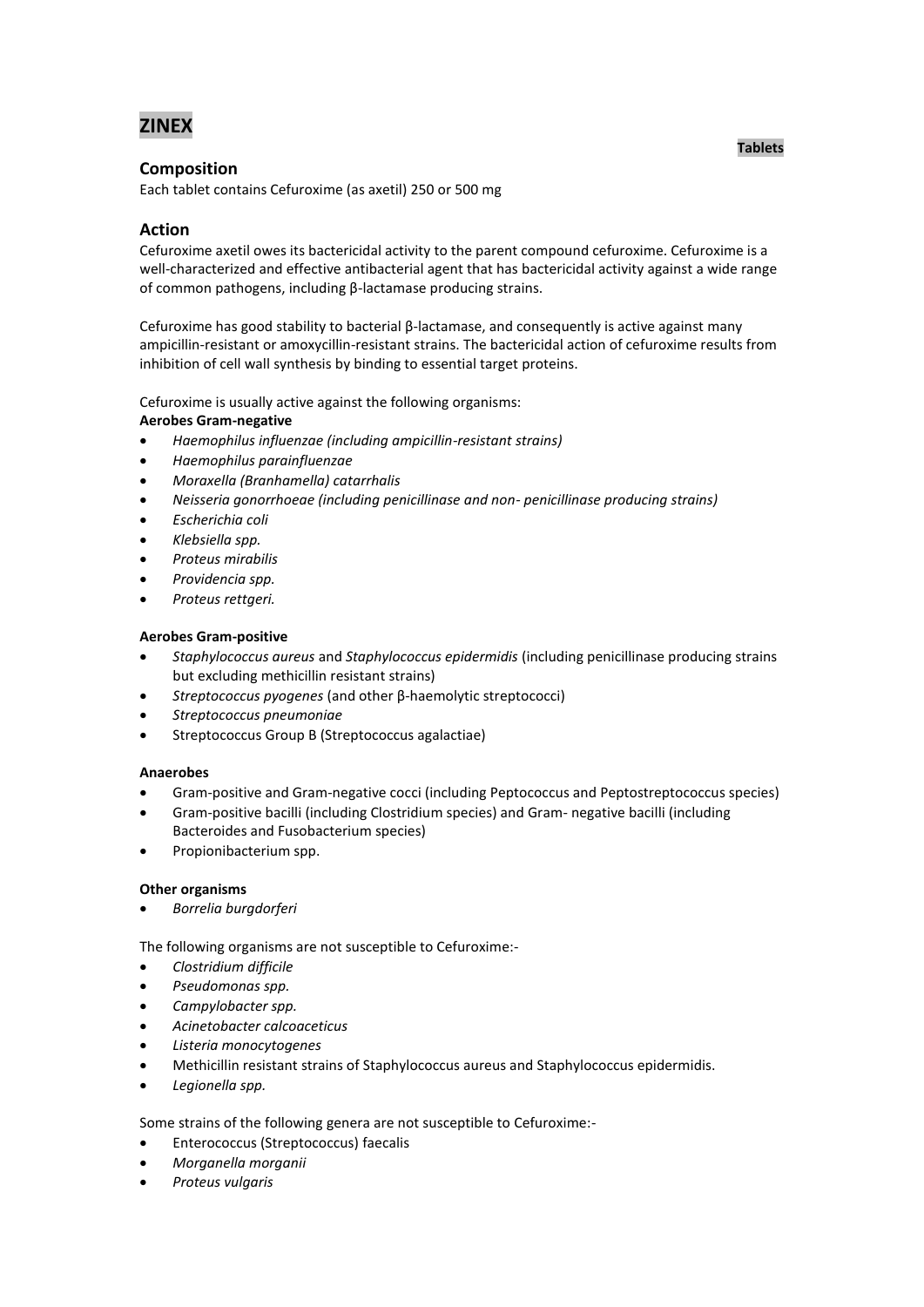- Enterobacter spp.
- Citrobacter spp.
- Serratia spp.
- *Bacteroides fragilis.*

### **Pharmacokinetics**

### *Absorption*

After oral administration cefuroxime axetil is absorbed from the gastrointestinal tract and rapidly hydrolysed in the intestinal mucosa and blood to release cefuroxime into the circulation. Optimum absorption occurs when it is administered shortly after a meal.

Following administration of cefuroxime axetil tablets peak serum levels (2.9 µg/mL for a 125 mg dose, 4.4 µg/mL for a 250 mg dose, 7.7 µg/mL for a 500 mg dose and 13.6 µg/mL for a 1000 mg dose) occur approximately 2.4 hours after dosing when taken with food. The rate of absorption of cefuroxime from the suspension is reduced compared with the tablets, leading to later, lower peak serum levels and reduced systemic bioavailability (4 to 17% less). Cefuroxime axetil oral suspension was not bioequivalent to cefuroxime axetil tablets when tested in healthy adults and therefore is not substitutable on a milligram-per-milligram basis .The pharmacokinetics of cefuroxime is linear over the oral dosage range of 125 to 1000 mg. No accumulation of cefuroxime occurred following repeat oral doses of 250 to 500 mg.

#### *Distribution*

Protein binding has been stated as 33 to 50% depending on the methodology used. Following a single dose of cefuroxime axetil 500 mg tablet to 12 healthy volunteers, the apparent volume of distribution was 50 L (CV%=28%). Concentrations of cefuroxime in excess of the minimum inhibitory levels for common pathogens can be achieved in the tonsilla, sinus tissues, bronchial mucosa, bone, pleural fluid, joint fluid, synovial fluid, interstitial fluid, bile, sputum and aqueous humor. Cefuroxime passes the blood-brain barrier when the meninges are inflamed.

### *Biotransformation*

Cefuroxime is not metabolised.

#### *Elimination*

The serum half-life is between 1 and 1.5 hours. Cefuroxime is excreted by glomerular filtration and tubular secretion. The renal clearance is in the region of 125 to 148 mL/min/1.73 m<sup>2</sup>.

#### **Special patient populations**

*Gender*

No differences in the pharmacokinetics of cefuroxime were observed between males and females.

### *Elderly*

No special precaution is necessary in the elderly patients with normal renal function at dosages up to the normal maximum of 1 g per day. Elderly patients are more likely to have decreased renal function; therefore, the dose should be adjusted in accordance with the renal function in the elderly.

### *Paediatrics*

In older infants (aged >3 months) and in children, the pharmacokinetics of cefuroxime are similar to that observed in adults.

There is no clinical trial data available on the use of cefuroxime axetil in children under the age of 3 months.

### *Renal impairment*

The safety and efficacy of cefuroxime axetil in patients with renal failure have not been established. Cefuroxime is primarily excreted by the kidneys. Therefore, as with all such antibiotics, in patients with markedly impaired renal function (i.e. C1cr <30 mL/minute) it is recommended that the dosage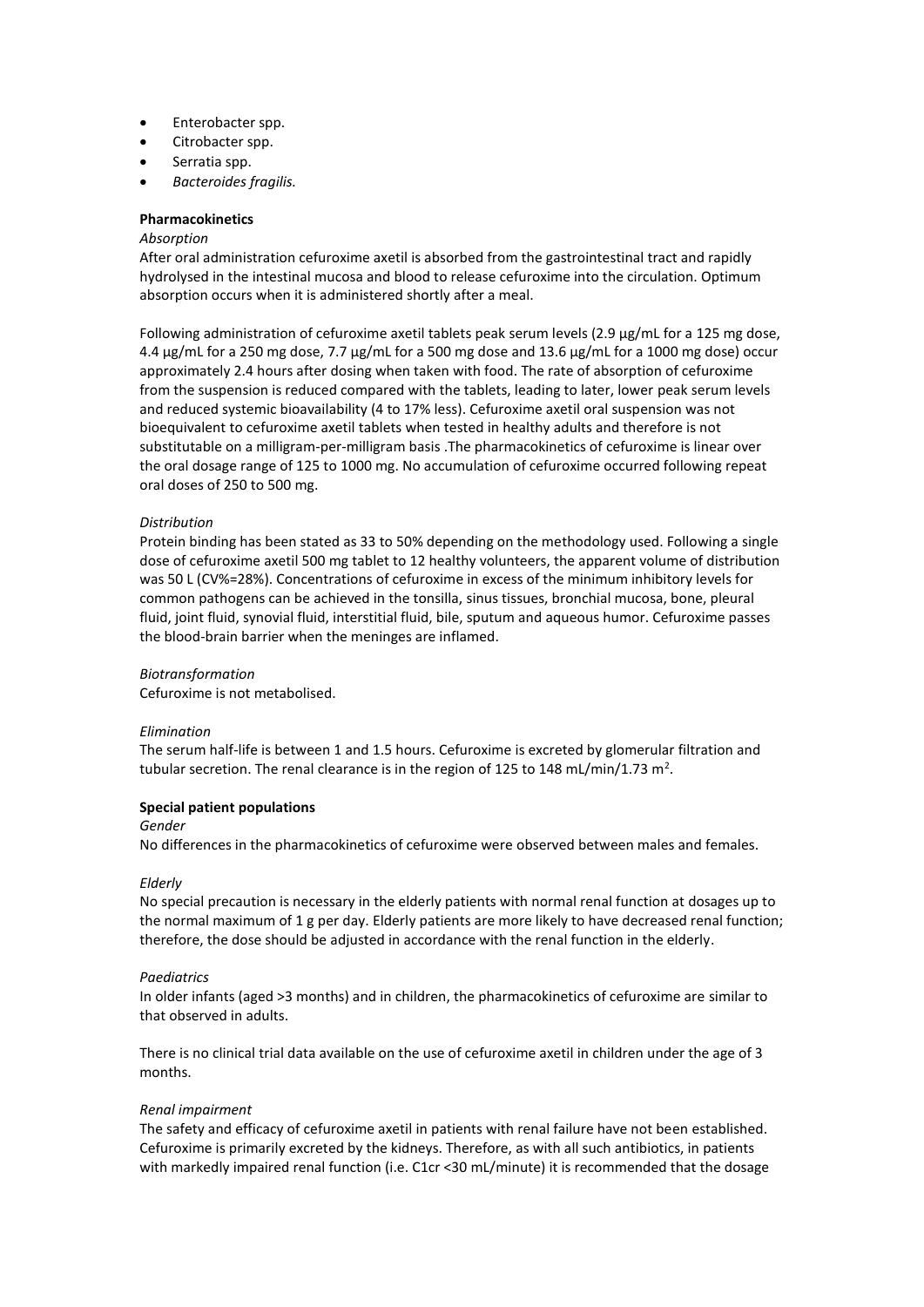of cefuroxime should be reduced to compensate for its slower excretion (see section 4.2). Cefuroxime is effectively removed by dialysis.

## *Hepatic impairment*

There are no data available for patients with hepatic impairment. Since cefuroxime is primarily eliminated by the kidney, the presence of hepatic dysfunction is expected to have no effect on the pharmacokinetics of cefuroxime.

# **Indications**

Zinex is indicated for the treatment of infections caused by susceptible strains of the following organisms in the following infections:

- Pharyngitis and tonsillitis caused by *Streptococcus pyogenes*.
- Otitis media caused by *Streptococcus pneumoniae, Haemophilus influenza* (ampicillin- sensitive and resistant strains), *Moraxella (Branhamella) catarrhalis* and *Streptococcus pyogenes.*
- Sinusitis caused by *Streptococcus pneumoniae* and *Haemophilus influenza*.
- Acute and chronic bronchitis caused by *Streptococcus pneumoniae*, *Haemophilus influenza*  (ampicillin-sensitive strains) and *Haemophilus parainfluenzae* (ampicillin-sensitive strains).
- Acute uncomplicated cystitis caused by *Escherichia coli* and *Klebsiella pneumoniae.*
- Lyme disease caused by *Borrelia burgdorferi*.

# **Contraindications**

- Hypersensitivity to cephalosporin antibiotics or to any components of the formulation.
- Hypersensitivity to penicillin and other beta-lactam antibiotics.

# **Warnings**

Cefuroxime should be used with caution in patients with:

- A history of gastrointestinal disease, especially ulcerative colitis, regional enteritis or pseudomembranous colitis.
- Renal function impairment A reduced dose may be required.
- Porphyria: Safety has not been established.

Pseudomembranous colitis may occur. Patients who develop abdominal or stomach cramps, abdominal tenderness, severe and watery diarrhea (which may be bloody) and fever, should be investigated for this diagnosis. If the diagnosis of pseudomembranous colitis is suspected, Cefuroxime should be stopped immediately and appropriate therapy initiated.

### **Adverse Reactions**

**Hematological**: Eosinophilia

### **Neurological:** Headache

**Gastrointestinal:** Nausea, vomiting, abdominal pain, diarrhea, in some cases accompanied by blood in stools, which may be a symptom of enterocolitis. A particular form of enterocolitis is pseudomembranous colitis .

### **Kidney/Genitourinary:** Vaginal candidiasis

**Liver:** Transient increases in hepatic enzyme levels

**Skin:** Erythema multiforme, Stevens Johnson syndrome, toxic epidermal necrolysis

**Other:** Hypersensitivity reactions including skin rashes, urticaria, pruritus, bronchospasm, drug fever, serum sickness, and anaphylaxis

## **Precautions**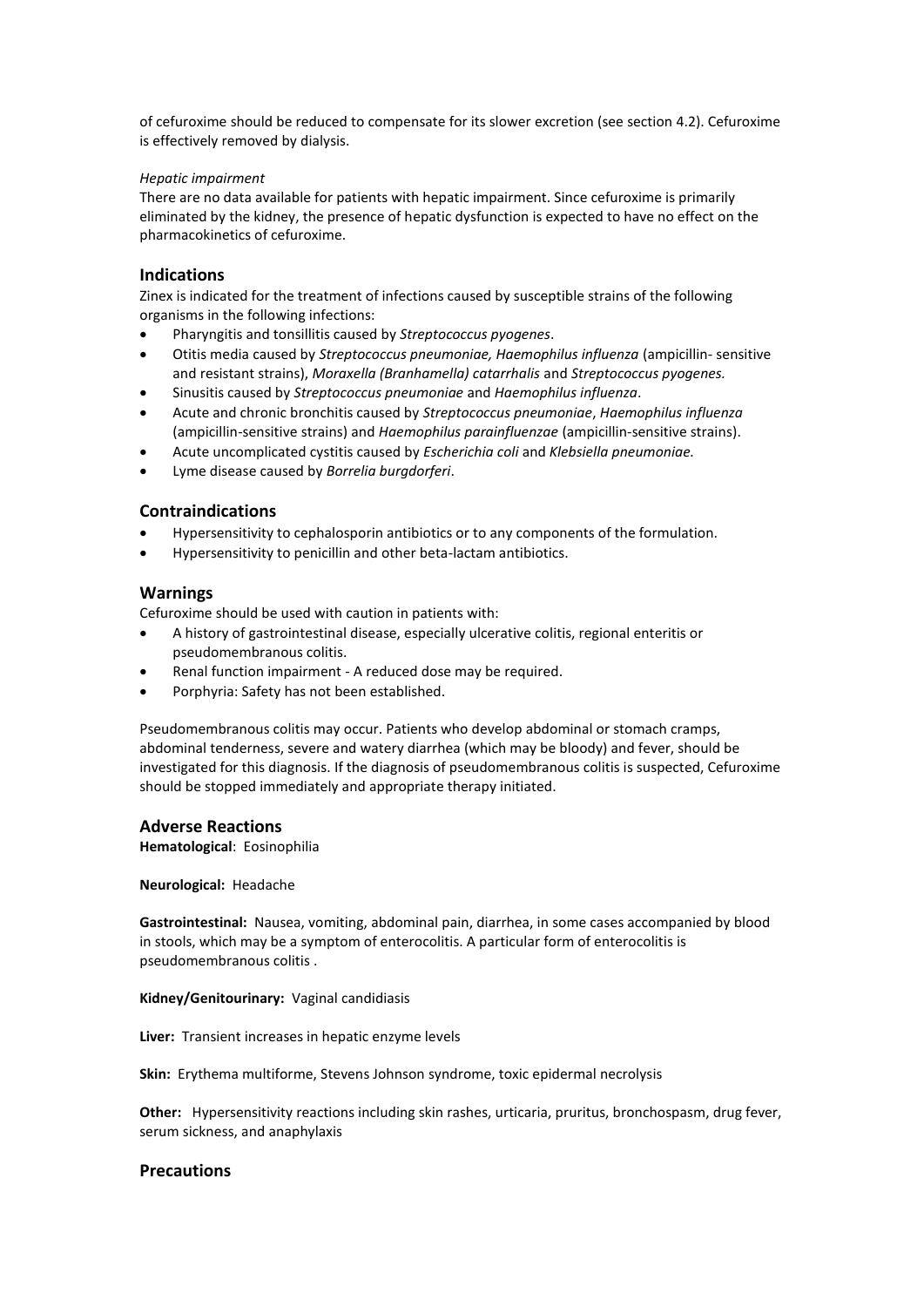Prolonged use of Cefuroxime may result in the overgrowth of non-susceptible organisms (e.g. Candida, Enterococci, or Clostridium difficile).

Pseudomembranous colitis has been reported with the use of Cefuroxime. Patients who develop abdominal or stomach cramps, abdominal tenderness, severe and watery diarrhea (which may be bloody) and fever should be investigated for this diagnosis.

The Jarisch-Herxheimer reaction has been reported following treatment with Cefuroxime for Lyme disease. This reaction is a common and usually self-limiting consequence of antibiotic treatment for Lyme disease.

## **Pregnancy**

#### *Category B*

Animal reproduction studies have failed to demonstrate a risk to the fetus and there are no adequate and well-controlled studies in pregnant women.

#### **Nursing Mothers**

Cefuroxime is excreted in human milk, and consequently caution should be exercised when cefuroxime axetil is administered to a nursing mother.

### **Drug Interactions**

Concurrent administration of probenecid increases the area under the mean serum concentration time-curve by 50%.

### **Diagnostic Interference**

It is recommended that glucose either oxidase or hexokinase methods be used to determine blood/plasma glucose levels in patients receiving Cefuroxime.

This medicine may give false-negative test results with ferricyanide blood glucose test. Cefuroxime does not interfere in the alkaline picrate assay for creatinine.

A false-positive Coombs reaction may appear in patients who receive large doses of Cefuroxime.

# **Dosage and Administration**

#### **Adults**

*Sinusitis & acute or chronic bronchitis* 250 mg twice daily for seven days (Range 5-10 days)

*Acute - uncomplicated cystitis* 125 mg twice daily for seven days (Range 5-10 days)

#### *Lyme disease*

Adults and children over 12 years of age: 500 mg twice daily for 20 days

### **Children**

*There is no experience with Zinex in children under 3 months of age. 3 months to 2 years of age:* 125 mg twice daily *Over 2 years of age:* 250 mg twice daily

Zinex should be taken half an hour after food for optimum absorption.

#### **Over Dosage**

Overdosage of cephalosporins can cause cerebral irritation leading to convulsions.

Serum levels of cefuroxime can be reduced by haemodialysis or peritoneal dialysis.

**Presentation Zinex 250**  Box of 10 tablets